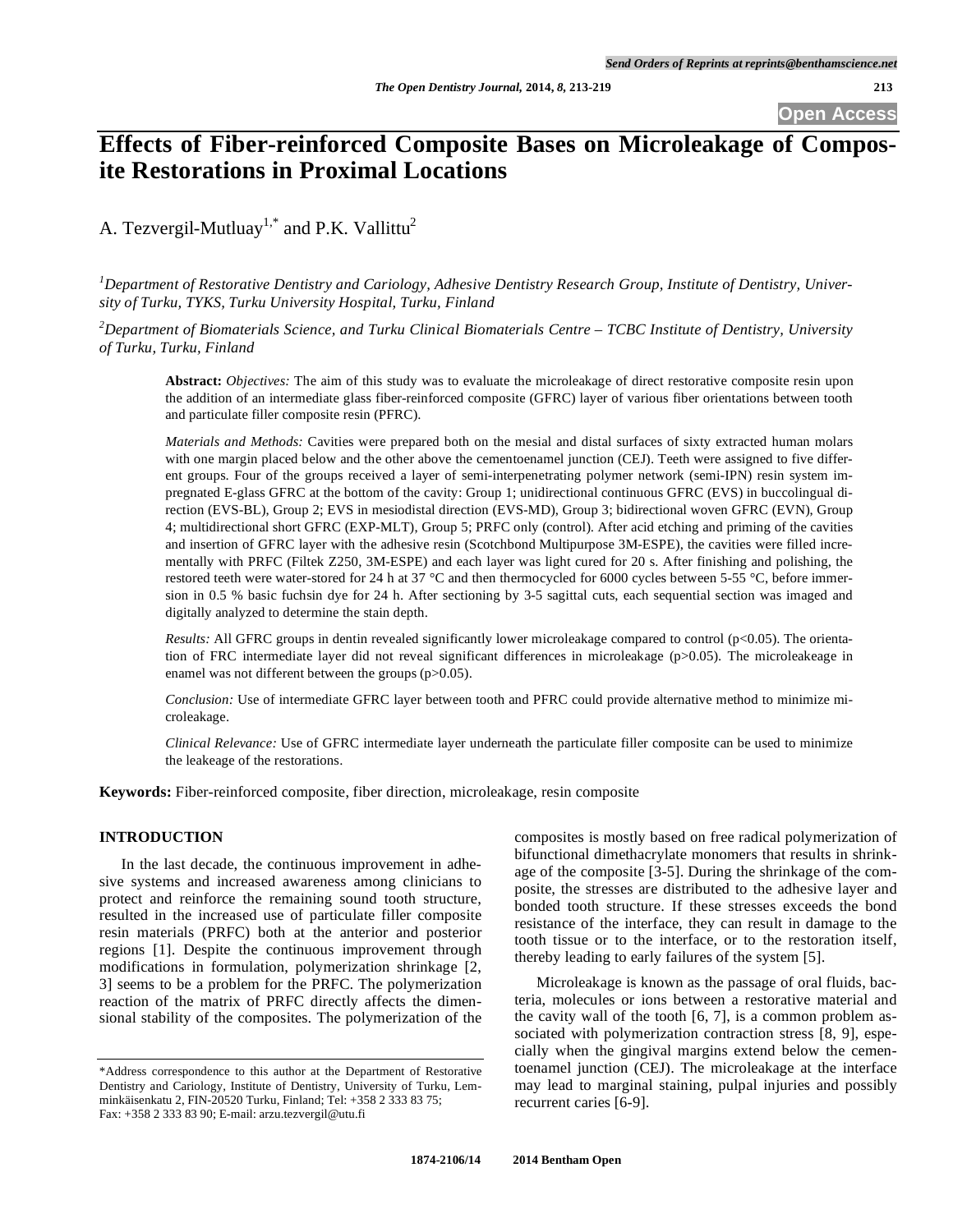Several factors are known to be important on the development of shrinkage in dental composites, including the matrix compositions of the composite, filler contents of the matrix, degree of conversion and light polymerization methods [10, 14]. To reduce the stresses developed within the tooth restoration system, the use of various light polymerization methods [15], incremental filling methods [16], or ceramic inserts [17] have been proposed. However, these techniques are not yet considered sufficiently effective in large restorations in consideration of the polymerisation shrinkage of the current materials [18].

During the last decade, resin preimpregnated fibre reinforced composites have been introduced for dental use [19, 20]. Preimpregnation of the reinforcing fibers with the resin system by the manufacturers has proven to be important to produce high quality dental FRC restorations. The preimpregnation is based on using photopolymerizable dimethacrylate monomers or using a combination of dimethacrylate monomer resin and linear polymer which forms a semi-interpenetrating polymer network (semi-IPN) after polymerization. The semi-IPN matrices are highly viscous compared to the dimethacrylate system, which improves the handling properties as well as the bonding properties of the FRC after it has been polymerized [21, 22]. The easy handling of preimpregrnated systems extended the use of GFRC material in direct chairside applications [23, 24] for extensive restorations.

In contrast to PRFCs, the properties of GFRC are related to the fiber direction. Previously, the fiber orientation was shown to have a pronounced effect on the mechanical properties [20, 25], bonding properties [26] and thermal expansion [27] and polymerization shrinkage [28] of the GFRC. However, limited information exists about the effect of GFRC on the microleakage, although orientation of fibers could have an influence on this [29, 30].

Wide range of adhesive systems are available in the market, ranging from multi-step etch and rinse systems, which requires the separate application of etching, primer and adhesive, to one bottle self-etch non-rinse systems combining the etching, primer and adhesive into one bottle, containing the acidic monomers and solvents in the same bottle [31]. Despite general trend to simplify the adhesive steps etch and rinse adhesives are still proven to be the golden standard [31, 32] and have been shown to be compatible with the direct chair-side application of the GFRC [33, 34].

Therefore, this *in vitro* study aimed to investigate the effect of adding an intermediate semi-interpenetrating polymer network resin system GFRC with different fiber orientations on microleakage of composite resin restoration after thermocycling.

# **MATERIALS AND METHODS**

Sixty extracted sound human third molars free of visible caries and cracks were selected for this study. The teeth were obtained from 18- to 25-year-old patients with an informed consent under a protocol approved by the Turku University Hospital District and used within one month of extraction. Upon collection, the soft tissues were carefully cleaned and the teeth were stored in 0.5% chloramin-T solution at 4°C until further use. Before preparation, the teeth were mounted in a cylindrical block (diameter 2.5 cm), 2 mm below the CEJ, using self-cure acrylic resin (Palapress, Heraeus Kulzer, Germany).

The maximum bucco-palatal and mesio-distal width of teeth were measured with a digital micrometer gauge (Mitutoyo, Kawasaki, Japan) with a tolerance of 10  $\mu$ m and teeth were included when variance of the mean was less than 5%. Class II box cavities were prepared on the mesial and distal surfaces of each tooth. The cervical margin of one cavity located below 1 mm the CEJ, while the other one was located above the CEJ. The bucco-lingual width of each cavity was 5±0.5 mm on the occlusal and gingival side and the depth was  $4.0\pm0.5$  mm to the axial wall. The preparations were accomplished with diamond burs under water cooling and after that they were randomly assigned to one of the five experimental groups, corresponding to four GFRC materials, and the control group (PFRC) (n=12). The primer, adhesive resin, PFRC and GFRC used in this study are listed in Table **1**. Following cavity preparation the tooth surface were treated with 35 % phosphoric acid (Ultraetch, Ultradent, South Jordan, UT, USA) for 15 s, rinsed and gently air dried to maintain the visibly hydrated dentin surfaces. Primer (Scotchbond Multipurpose, 3M-ESPE) was applied and gently air dried for 5 s according to the manufacturer's recommendation. The adhesive resin was applied together with a layer of semi-interpenetrating polymer (semi-IPN) matrix GFRC having unidirectional, bidirectional or multidirectional orientation, and pressed to the etched and primed cavity using a silicon instrument recommended by the manufacturer (Refix D, StickTech, Turku, Finland). The GFRC layer was light-polymerized for 10 s with a hand-held light-curing unit (Elipar, ESPE, Seefeld, Germany) at a light intensity of 800 mW  $\text{cm}^{-2}$ . The fibres were cut according to the cavity size using scissors and located 1 mm short of the margin (Fig. **1**). In particular, Group 1 received unidirectional continuous GFRC (EVS) in buccolingual direction (EVS-BL), Group 2; EVS in mesiodistal direction (EVS-MD), Group 3; bidirectional GFRC (EVN), Group 4; multidirectional experimental GFRC (EXP-MLT), Group 5; PFRC only (Control) (Fig. **1**). After the insertion of GFRC layer, the cavities were filled incrementally with PFRC of 1 mm increments and each layer was light cured for 20 s.

The restorations were finished and polished using polishing discs in the recommended order (Sof-Lex, 3M ESPE). After finishing and polishing, restored teeth were stored in Grade 3 water at 37°C for 24 h and then thermocycled in water for (6000 cycles, 5°C and 55°C). The dwell time in each bath was 30 s and the transfer time between the baths was 5 s. Twenty-four hours after thermocycling, all tooth surfaces were coated with a nail varnish, except a 1 mmwide zone around the margins of the restoration. After sealing, the teeth were immersed in 0.5 % basic fuchsin dye for 24 h at 37 °C. After basic fuchsin treatment, each tooth was cleaned in water and sectioned by 3-5 sagittal cuts using a low speed diamond saw (Isomet 1000 TM, Buehler, IL, USA) under water cooling. Each tooth-restoration section was examined under a stereo-microscope (Stereomicroscope, Wild M3B, Heerbrugg, Switzerland) at x40 magnification and the stain depth (μm) along the buccal and lingual restoration interfaces was digitally analyzed (Leica DC Twain,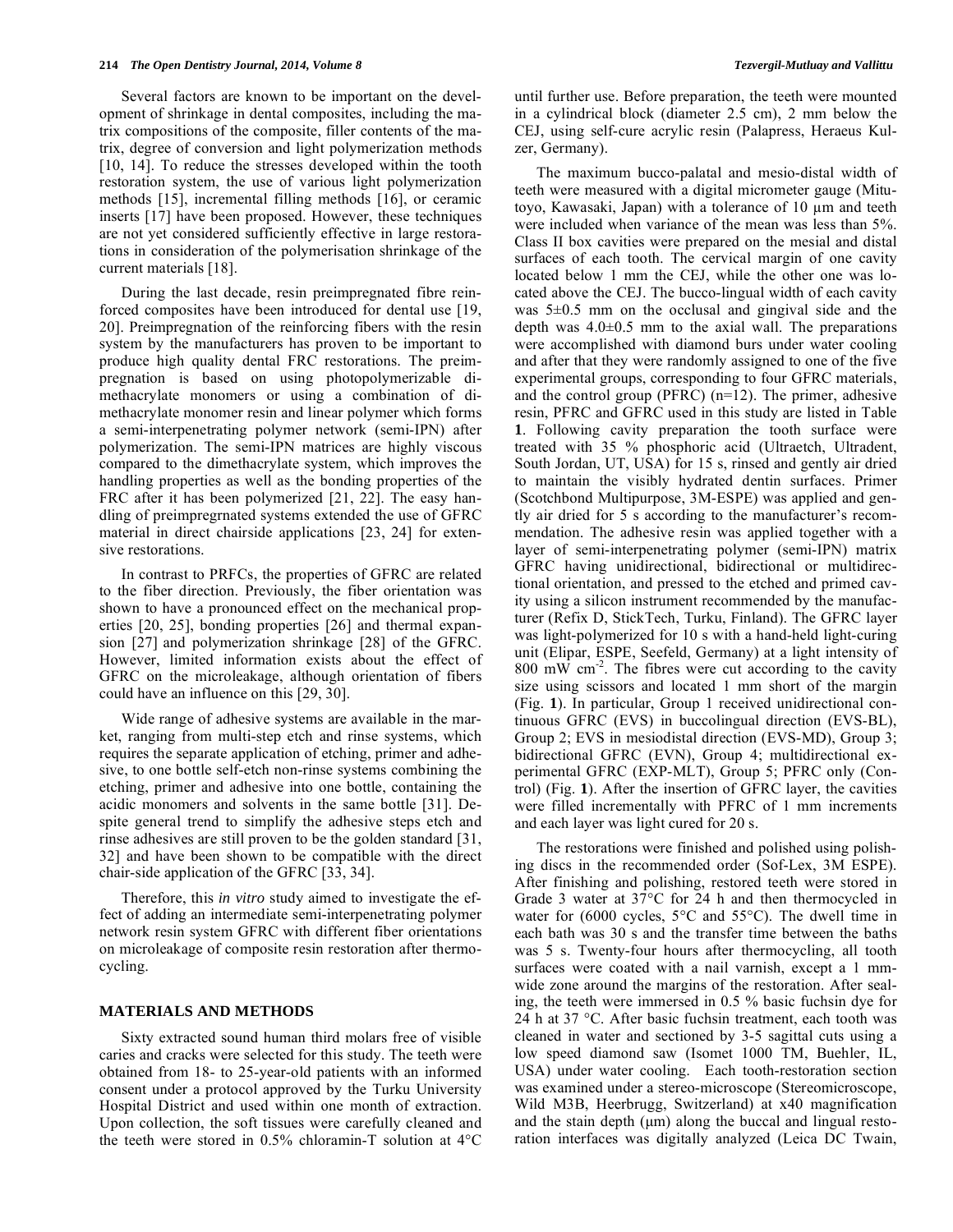# **Table 1. The materials used for this study.**

| <b>Materials</b>                                                | Code        | <b>Manufacturer</b>                 | Lot                                   | Composition                                                                | <b>Material type</b>                                                         |
|-----------------------------------------------------------------|-------------|-------------------------------------|---------------------------------------|----------------------------------------------------------------------------|------------------------------------------------------------------------------|
| ScotchBond<br>Multi-purpose Adhesive<br>and primer <sup>®</sup> | SB.         | 3M, St. Paul, MN, USA               | Adhesive.20000907<br>Primer: 20001120 | Adhesive: HEMA, bisG-<br>MA<br>Primer: HEMA, water,<br>vitrebond copolymer | Bonding agent                                                                |
| EverStick <sup>*</sup>                                          | <b>EVS</b>  | StickTech Ltd., Turku, Fin-<br>land | 2010723-ES                            | E-glass, PMMA, bisGMA                                                      | Resin preimpregnated continu-<br>ous unidirectional GFRC                     |
| EverStickNet*                                                   | <b>EVN</b>  | StickTech, Turku, Finland           | $2040122$ -EN-061 <sup>#</sup>        | PMMA, bisGMA, E-glass<br>fibres                                            | Resin preimpregnated continu-<br>ous bidirectionally oriented<br><b>GFRC</b> |
| Experimental<br>multidirectional GFRC*                          | EXP-MLT     | StickTech, Turku, Finland           | NA                                    | bisGMA, E-glass fibers,<br>PMMA.                                           | Resin preimpregnated randomly<br>oriented GFRC                               |
| Filtek Z250 <sup>*</sup>                                        | <b>GPFC</b> | 3M, St.Paul, MN, USA                | 20000523                              | $60\%$ vol fillers bisG-<br><b>MA,UDMA</b><br>bis-EMA                      | Hybrid type particulate filler<br>composite resin                            |

bisGMA = bisphenol-A-glycidyl dimethacrylate<br>TEGDMA = triethylene glycol dimethacrylate

 $TEGDMA = trichtylene glycol dimethacrylate$ <br> $UDMA = urethane dimethacrylate$ 

urethane dimethacrylate

bis-EMA = bisphenol-A-polyethylene glycol diether dimethacrylate<br>PMMA = polymethylmethacrylate

PMMA = polymethylmethacrylate<br>HEMA = hydroxyethylmethacrylat

HEMA = hydroxyethylmethacrylate<br>GFRC = fiber-reinforced composite fiber-reinforced composite

 $E-glass = electrical glass fibres, silanated$ 

\* Manufacturer information



**Fig. (1).** Schematic figure representing test groups. EVS-BL; unidirectional continuous GFRC located in buccolingual direction, EVS-MD unidirectional continuous GFRC located in mesiodistal direction, EVN, bidirectional continuous GFRC, EXP-MLT multidirectional experimental GFRC, PFRC (Particulate filler composite).

Leica Microsystem Imaging Solutions Ltd). The microleakage value for each section was obtained by calculating the mean dye penetration along the buccal and lingual restoration margins (Fig. **1**). Finally, the microleakage of each tooth specimen was recorded by calculating the mean microleakage values of the 3-5 sections.

The data for all the groups were analysed statistically with SPSS 19.0 (Statistical Package for Statistical Science, SPSS Inc., Chicago, Illinois, USA). All groups were compared for normality (Kolmogorov-Smirnov test) and homoscedasticity (modified Levine test). As the normality and equality variance assumptions of the data were violated, statistical comparisons of the groups were made using Kruskal-Wallis and Conover's multiple comparison tests. The level of significance was set at  $p = 0.05$ .

# **RESULTS**

The means and standard deviations of stain penetration depths (μm) in enamel and dentin are presented in Fig. (**2**). Both the existence of GFRC intermediate layer and the location of the cavity had a significant effect on microleakage  $(p<0.05)$ . The interactions between the factors were also significant ( $p<0.05$ ). The mean dye penetration along the dentin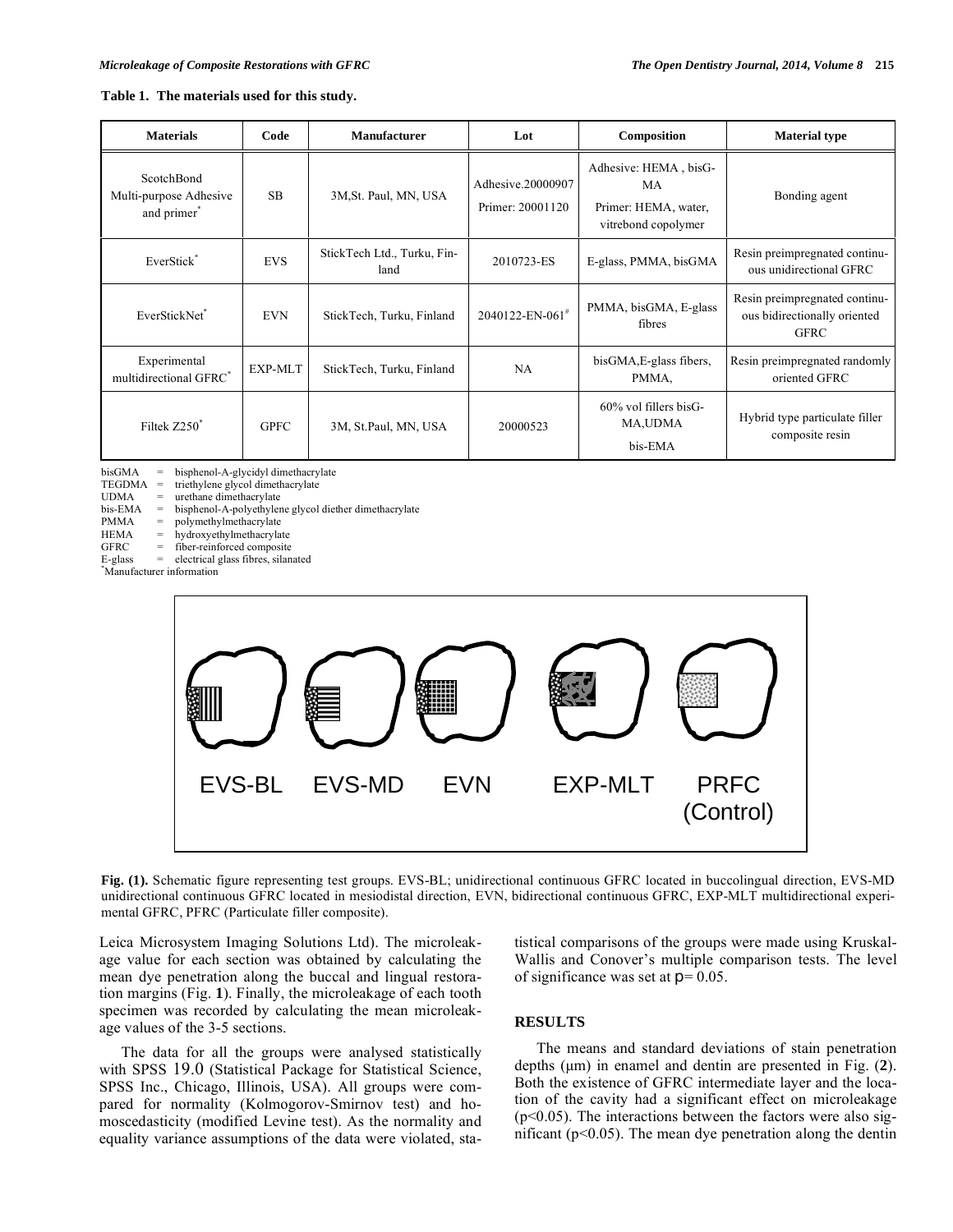

Fig. (2). Mean stain depth ( $\mu$ m) and standard deviations in enamel and dentin. Vertical lines represent standard deviations. For abbreviations, see Fig. (**1**).



**Fig. (3).** The representative tooth sections with unidirectional EVS-BL GFRC at the interface. D: corresponds for dentin. E: refers to enamel For abbreviations refer to Fig. (**1**).

margins was significantly higher than that of the enamel margins in control group  $(p<0.05)$ , but not in GFRC groups (p>0.05). The intermediate GFRC layer showed significant effect in microleakage in dentin compared to control (p<0.05). The orientation of GFRC intermediate layer did not reveal any significant differences in microleakage (p>0.05). Figs. (**3** and **4**) show the representative tooth sections with and without GFRC at the interface.

# **DISCUSSION**

This study was designed to evaluate the effect of a semiinterpenerating polymer network matrix GFRC with different fibre orientations on the microleakage of Class 2 cavities. The rationale for comparing the simulated direct application of a GFRC intermediate layer with PFRC in Class 2 cavities came from their potential to be used in extensive adhesive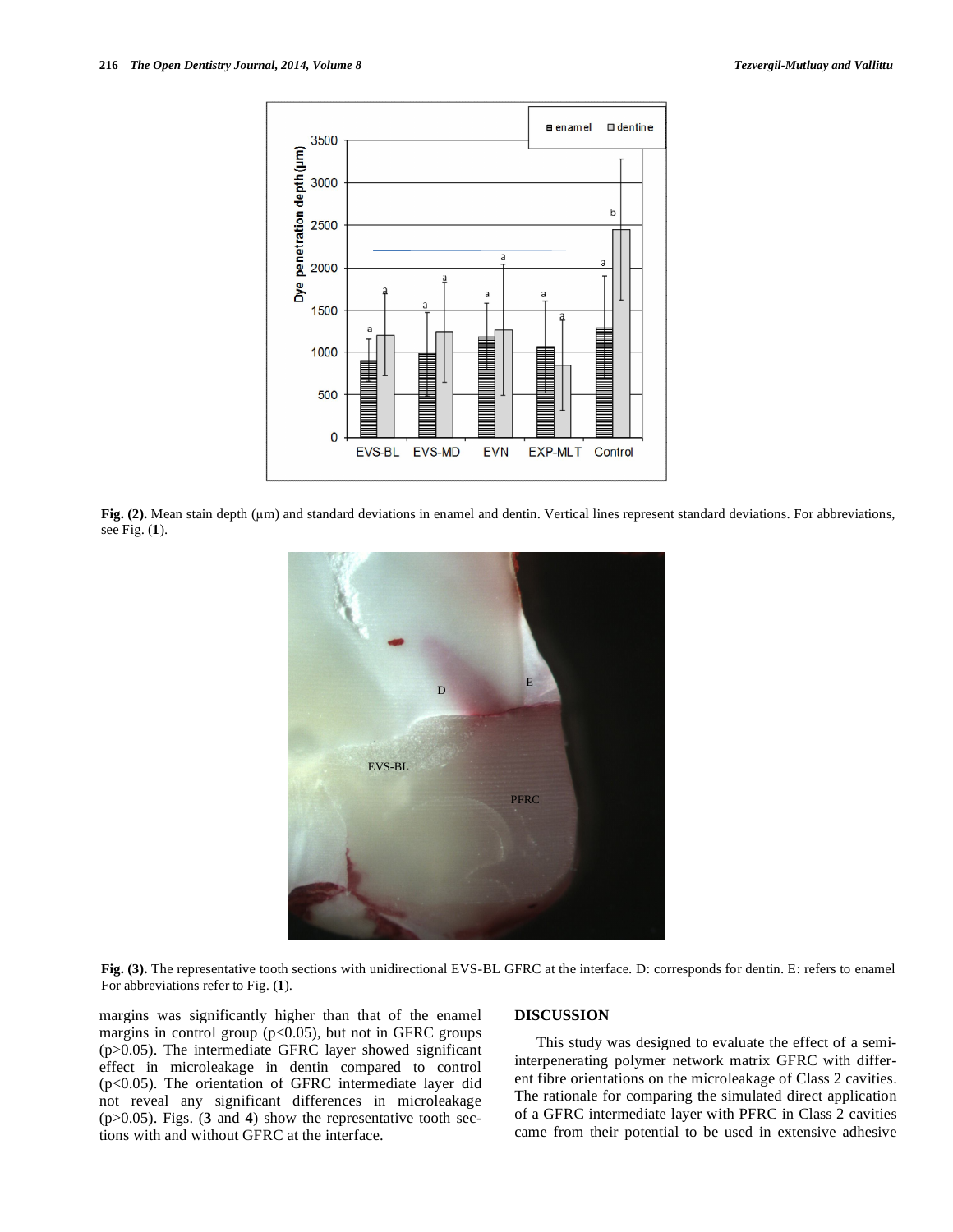

**Fig. (4).** The representative tooth sections without GFRC at the interface. D: corresponds for dentin. E: refers to enamel. For abbreviations refer to Fig. (**1**).

restorations to increase the load bearing capacity and change the failure mode of the resultant restoration [25, 29, 30]. Moreover, bidirectional and multidirectional GFRCs were evaluated as it could be that the properties of these can possibly mimic the biomechanics of tooth structure better than unidirectional GFRCs and the handling in cavities might be better than the unidirectional ones.

 A good marginal seal is an important issue for the long term success of a restoration. Durable bonding properties to enamel and dentin would be one of the key issues to reduce marginal microleakage. Many studies have shown that bonding between the resin materials and enamel is adequate to resist contractions stresses [32, 33]. This was also confirmed in the current study, as the microleakage measured at the enamel margin for all the tested materials was lower than the dentin margins. This might be the result of the highly effective enamel bond of the total etching adhesive system even after thermocycling [32, 33]. The cervical enameldentin/resin composite interface has been reported to be more vulnerable to microleakage. The results of the currents study is in line with the previous studies, showing significantly higher microleakage at the dentin margins.

The adhesive system that contained hydroxyethylmethacrylate (HEMA) was selected for this study. Low molecular weight HEMA could effectively penetrate to the linear phases of the semi-IPN matrix GFRC even after polymerization of the matrix resulting in better bonding properties [26, 33, 34]. Since the bonding agent used in the current study does not contain ethanol or acetone, the possible residual solvent action of the adhesive system on the GFRC material could be avoided [26, 34].

The use of a low elastic modulus layer was suggested to act as a stress breaker and placement of a thin layer of a low viscosity, low elastic modulus resin, between the adhesive layer and the composite, was suggested to compensate for the negative effects of the polymerization shrinkage [35]. Fiber reinforced composites have elastic modulus very close to dentin, which might act as a stress breaker between the composite resin and dentin, therefore no additional low viscosity composite was used in this study [26, 27].

Low polymerization shrinkage is important to achieve good dimensional stability, which in turn could directly affect the microleakage, and improve the marginal integrity and longevity of the restoration [8, 9]. Previously, polymerization shrinkage of GFRC was shown to be affected by the orientation of the fibers in the matrix [28]. Compared to isotropic PFRC having 60 % fillers, an anisotropic GFRC, having similar volume percent of fibers as fillers showed 75% less shrinkage in transversal direction and negligible shrinkage strain in the longitudinal direction along the fibres [28]. On the other hand, the shrinkage strain of bidirectional and multidirectional GFRC was 15-20 times less compared to isotropic PFRC, which was attributed to the constraints applied by the fibres in both directions [28]. Previously bond strength of unidirectional GFRC has been reported to be higher in enamel [33], whereas bond strength of bidirectional GFRC was higher in dentin [26]. Therefore, authors hypothesized that there could be a significant difference in microleakage according to the orientations of fibers of at the GFRC intermediate layer. Within the limitations of this study, this hypothesis was rejected. Despite the significantly low shrinkage in dentin compared to the control PFRC material, there were no differences in microleakage among differ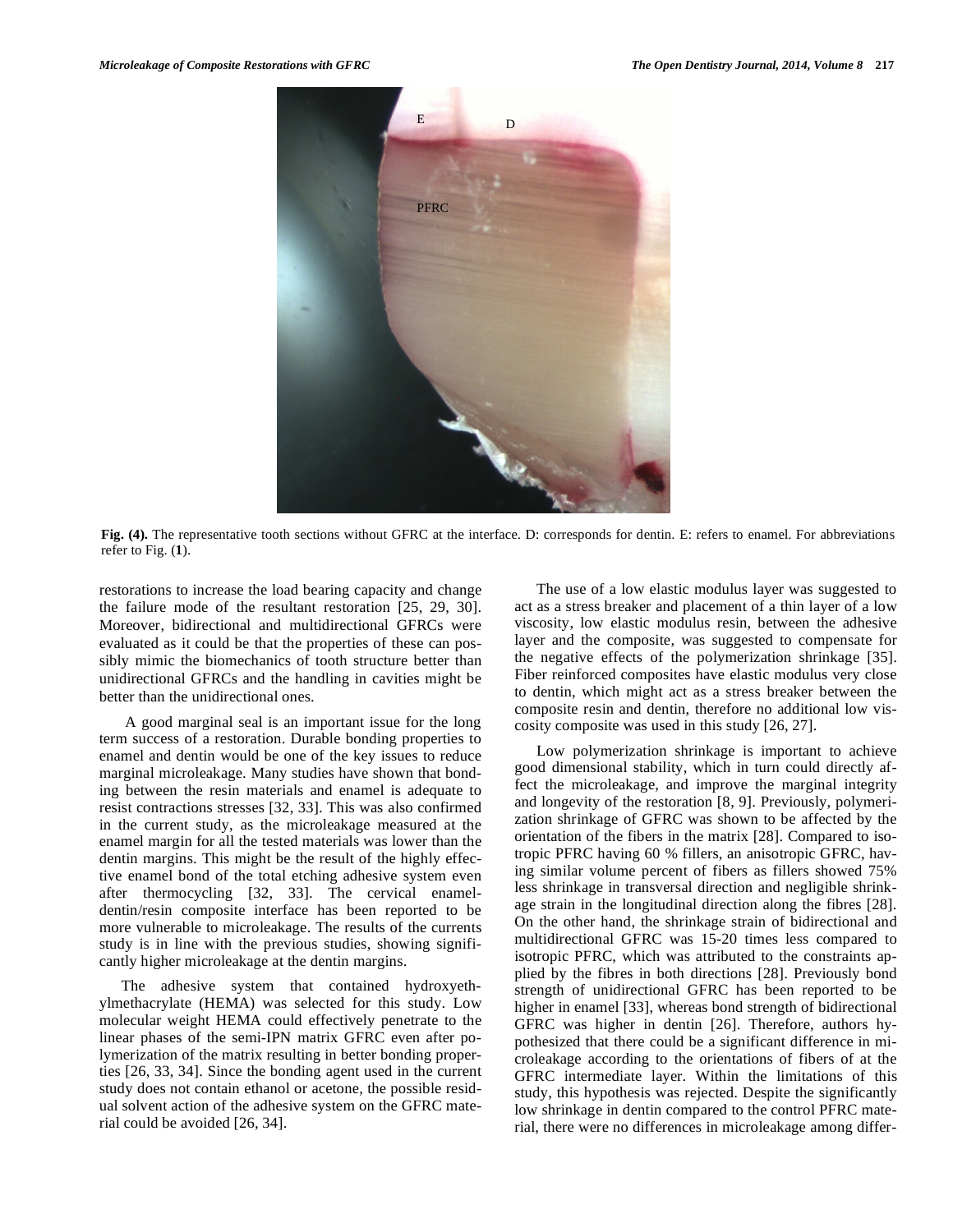ent fibre orientations. Furthermore, even though multidirectional GFRC showed a mean stain penetration depth to be lower than the others in dentin, this difference was not statistically significant.

The linear coefficient of thermal expansion of a material is an important contributing factor to microleakage [6]. Despite the reported differences in thermal expansion of GFRC in different directions (Linear coefficient of thermal expansion (10-6/C°) at transversal direction being 52.3 *versus* along the fibers being 9.1) [27], after thermocycling, there was not any significant difference in microleakage among GFRC with different orientations. This might be due to the fact that, the fibres were not exposed directly to the oral cavity. Due to the slow rate of thermal diffusion through polymer matrix and overlaying PFRC resin, the GFRC was perhaps not greatly affected by thermal change of the thermocycling.

Within the limitations of the current study, it can be concluded that the addition of an intermediate GFRC layer showed significantly lower microleakage in dentin compared to PFRC only but the influence of orientation of fibers at the intermediate layer was not able to be demonstrated. Current study did not look into the factor of loading or the biofilm formation which may affect the bonding and hence leakage of the restoration. These parameters will be evaluated at future studies. Therefore the results should be interpreted with care when it is applied to clinical condition.

### **CONFLICT OF INTEREST**

The author AT-M declare no conflict of interest. Author PV consults Stich Tech-GC in RD and training.

# **ACKNOWLEDGEMENTS**

This study was carried out at the former Biomechanical Testing Laboratory (currently Turku Clinical Biomaterials Centre - TCBC) of the Institute of Dentistry at the University of Turku. The kind help of laboratory personnel is greatly appreciated. The study was supported by grant #8126372 from the Academy of Finland (P.I. AT-M). The investigated materials were provided in part by the manufacturers. This is greatly appreciated.

# **REFERENCES**

- [1] Ilie N, Hickel R. Resin composite restorative materials. Aust Dent J  $2011:56:59.66$
- [2] Mantri SP, Mantri SS. Management of shrinkage stresses in direct restorative light-cured composites: a review. J Esthet Restor Dent 2013; 25: 305-13.
- [3] Frankenberger R, Garcia-Godoy F, Murray PE, Feilzer AJ, Krämer N. Risk aspects of dental restoratives: from amalgam to toothcolored materials.World J Stomatol 2013; 2: 1-11.
- [4] Watts DC, Marouf AS, Al Hindi AM. Photo-polymerization shrinkage-stress kinetics in resin composites at standardized compliance: methods development. Dent Mater 2003; 19: 1-11.
- [5] Schoch KF, Panackal PA, Frank PP. Real-time measurement of resin shrinkage during cure. Thermochimica Acta 2004; 417: 115- 8.
- [6] Kidd EA. Microleakage: A review. J Dent 1976; 4: 199-206.
- [7] Alani AH, Toh CG. Detection of microleakage around dental restorations: A review. Oper Dent 1997; 22: 173-85.
- [8] Calheiros FC, Sadek FT, Braga RR, Cardoso PE. Polymerization contraction stress of low-shrinkage composites and its correlation with microleakage in Class V restorations. J Dent 2004; 32: 407- 12.
- [9] Sultan A, Moorthy A, Fleming GJ. The adhesive potential of dentin bonding systems assessed using cuspal deflection measurements and cervical microleakage scores. Dent Mater 2014; pii: S0109- 5641(14)00189-4. doi: 10.1016.
- [10] Goncalves F, Pfeifer CS, Ferracane JL, Braga RR. Contraction stress determinants in dimethacrylate composites. J Dent Res 2008; 87: 367-71.
- [11] Atai M, Watts DC. A new kinetic model for the polymerization shrinkage-strain of dental composites and resin monomers. Dent Mater 2006; 22: 785-91.
- [12] Shah PK, Stansbury JW. Role of filler and functional group conversion in the evolution of properties in polymeric dental restoraties. Dent Mater 2014; 30: 586-93.
- [13] Irie M, Tanaka j, Maruo Y, Nishigawa G. Vertical and horizontal polytmerization shrinkage in composite restorations. Dent Mater 2014; 30: 189-98.
- [14] Watts DC. Reaction kinetics and mechanics in photo-polymerised networks. Dent Mater 2005; 21: 27-35.
- [15] Fleming GJ, Cara RR, Palin WM, Burke FJ. Cuspal movement an microleakeage in premolar teeth restored with resin-based filling materials using a 'soft start'polymerization protocol. Dental Mater 2007; 23: 637-43.
- [16] Lutz F, Krejci I, Oldenburg TR. Elimination of polymerization stresses at the margin of posterior composite resin restorations: a new restorative technique. Quint Inter 1986:17: 777-84.
- [17] Donly KJ, Wild TW, Bowen RL, Jensen ME. An in vitro investigation of the effect of glass inserts on the effective composite resin polymerization shrinkage. J Dent Res 1989; 68: 1234-7.
- [18] De Gee AJ, Feilzer A, Davidson CL. True linear polymerization shrinkage of unfilled resins and composites determined with a linometer. Dent Mater 1993; 9: 11-8.
- [19] Freilich MA, Karmaker AC, Burstone CJ, Goldberg AJ. Development and clinical applications of a light-polymerized fiberreinforced composite. J Prosthet Dent 1998; 80: 311-8.
- [20] Vallittu PK. Flexural properties of acrylic resin polymers reinforced with unidirectional and woven glass fibers. J Prosthet Dent 1999; 81: 318-26.
- [21] Lastumäki TM, Lassila LVJ, Vallittu PK. The semiinterpenetrating polymer network matrix of fiber-reinforced composite and its effect on the surface adhesive properties. J Mater Sci Mater Med 2003; 14(9): 803-9.
- [22] Lastumaki TM, Kallio TT, Vallittu PK. The bond strength of lightcuring composite resin to finally polymerized and aged glass fiberreinforced composite substrate. Biomater 2002; 23: 4533-9.
- [23] Vallittu PK, Sevelius C. Resin-bonded, glass fiber-reinforced composite fixed partial dentures: a clinical study. J Prosth Dent 2000; 84: 413-8.
- [24] Meiers JC, Freilich MA. Conservative anterior tooth replacement using fiber-reinforced composite. Oper Dent 2000; 25: 239-43.
- [25] Fennis WM, Tezvergil A, Kuijs RH, Lassila LV, Kreulen CM, Creugers NH, Vallittu PK. In vitro fracture resistance of fiber reinforced cusp-replacing composite restorations. Dent Mater 2005; 21: 565-72.
- [26] Tezvergil A, Lassila LV, Vallittu PK. The shear bond strength of bidirectional and random-oriented fibre-reinforced composite to tooth structure. J Dent 2005; 33: 509-16.
- [27] Tezvergil A, Lassila LV, Vallittu PK. The effect of fiber orientation on the thermal expansion coefficients of fiber-reinforced composites. Dent Mater 2003; 19(6): 471-7.
- [28] Tezvergil A, Lassila LV, Vallittu PK. The effect of fiber orientation on the polymerization shrinkage strain of fiber-reinforced composites. Dent Mater 2003; 22: 610-6.
- [29] Belli S, Orucoglu H, Yildirim C, Eskitascioglu G. The effect of fiber placement or flowable resin lining on microleakage in Class II adhesive restorations. J Adhes Dent 2007; 9: 175-81.
- [30] Belli S, Erdemir A, Ozcopur M, Eskitascioglu G. The effect of fibre insertion on the fracture resistance of root filled molar teeth with MOD preperations restored with composite. Int Endo J 2005; 38: 73-80.
- [31] Pashley DH, Tay FR, Breschi L, *et al.* State of the art etch-andrinse adhesives. Dent Mater 2011; 27: 1-16.